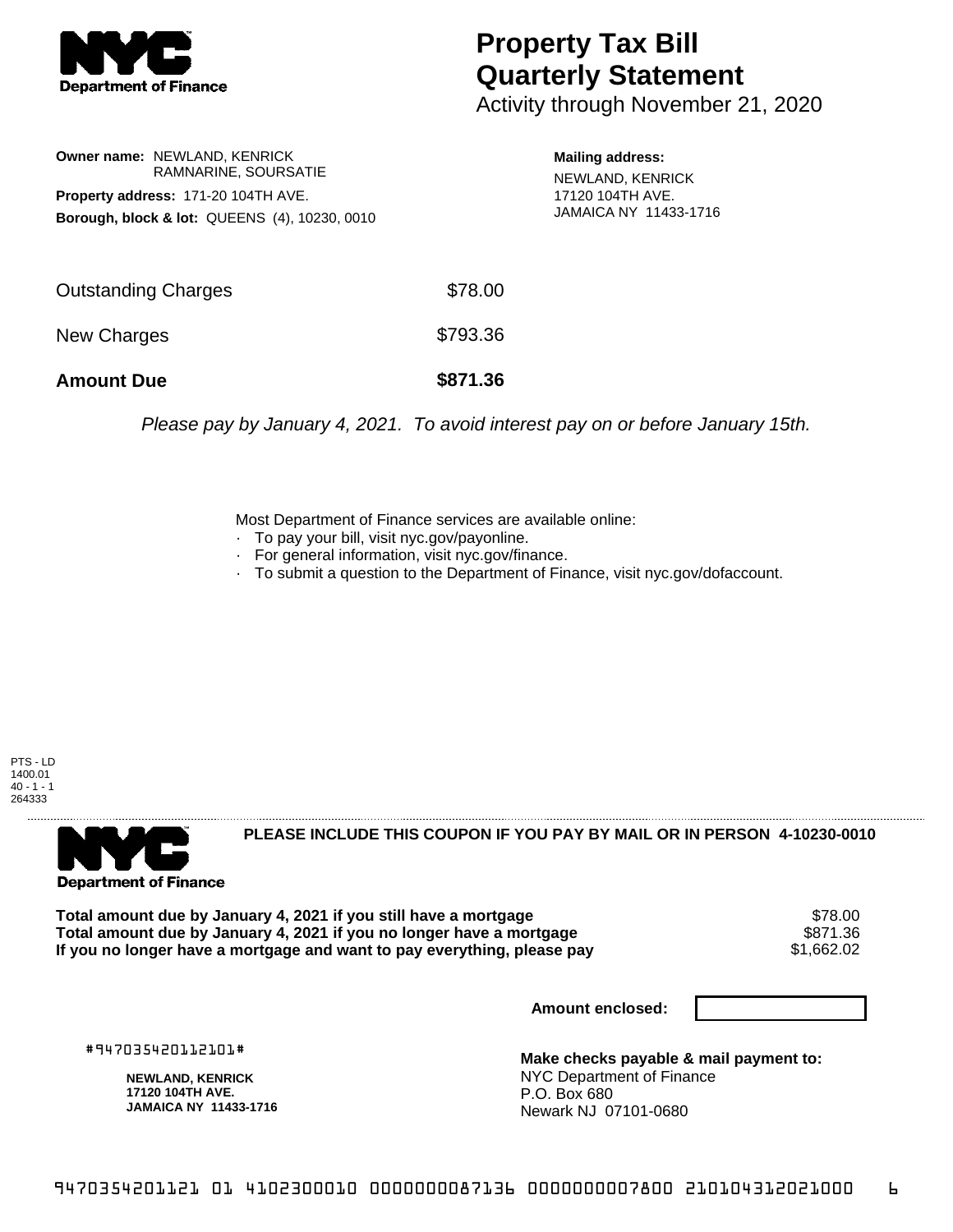

| <b>Billing Summary</b>                                                     | <b>Activity Date Due Date</b> |                     | Amount        |
|----------------------------------------------------------------------------|-------------------------------|---------------------|---------------|
| Outstanding charges including interest and payments                        |                               |                     | \$78.00       |
| <b>Finance-Property Tax</b>                                                |                               | 01/01/2021          | \$802.60      |
| <b>Adopted Tax Rate</b>                                                    |                               |                     | $$-9.24$      |
| <b>Total amount due</b>                                                    |                               |                     | \$871.36      |
| <b>Tax Year Charges Remaining</b>                                          | <b>Activity Date Due Date</b> |                     | <b>Amount</b> |
| <b>Finance-Property Tax</b>                                                |                               | 04/01/2021          | \$802.60      |
| Adopted Tax Rate                                                           |                               |                     | $$-9.24$      |
| Total tax year charges remaining                                           |                               |                     | \$793.36      |
| If you pay everything you owe by January 4, 2021, you would save:          |                               |                     | \$2.70        |
| How We Calculated Your Property Tax For July 1, 2020 Through June 30, 2021 |                               |                     |               |
|                                                                            |                               | Overall             |               |
| Tax class 1 - Small Home, Less Than 4 Families                             |                               | <b>Tax Rate</b>     |               |
| Original tax rate billed                                                   |                               | 21.1670%            |               |
| New Tax rate                                                               |                               | 21.0450%            |               |
| <b>Estimated Market Value \$566,000</b>                                    |                               |                     |               |
|                                                                            |                               |                     | <b>Taxes</b>  |
| <b>Billable Assessed Value</b>                                             |                               | \$15,167            |               |
| <b>Taxable Value</b>                                                       |                               | \$15,167 x 21.0450% |               |
| <b>Tax Before Abatements and STAR</b>                                      |                               | \$3,191.92          | \$3,191.92    |
| Annual property tax                                                        |                               |                     | \$3,191.92    |
| Original property tax billed in June 2020                                  |                               |                     | \$3,210.40    |
| <b>Change In Property Tax Bill Based On New Tax Rate</b>                   |                               |                     | $$-18.48$     |

Please call 311 to speak to a representative to make a property tax payment by telephone.

For information about the interest rate charged on late payments, visit nyc.gov/taxbill.

## **Home banking payment instructions:**

- 1. **Log** into your bank or online bill pay website.
- 2. **Add** the new payee: NYC DOF Property Tax. Enter your account number, which is your boro, block and lot, as it appears here: 4-10230-0010 . You may also need to enter the address for the Department of Finance. The address is P.O. Box 680, Newark NJ 07101-0680.
- 3. **Schedule** your online payment using your checking or savings account.

## **Did Your Mailing Address Change?**

If so, please visit us at **nyc.gov/changemailingaddress** or call **311.**

When you provide a check as payment, you authorize us either to use information from your check to make a one-time electronic fund transfer from your account or to process the payment as a check transaction.